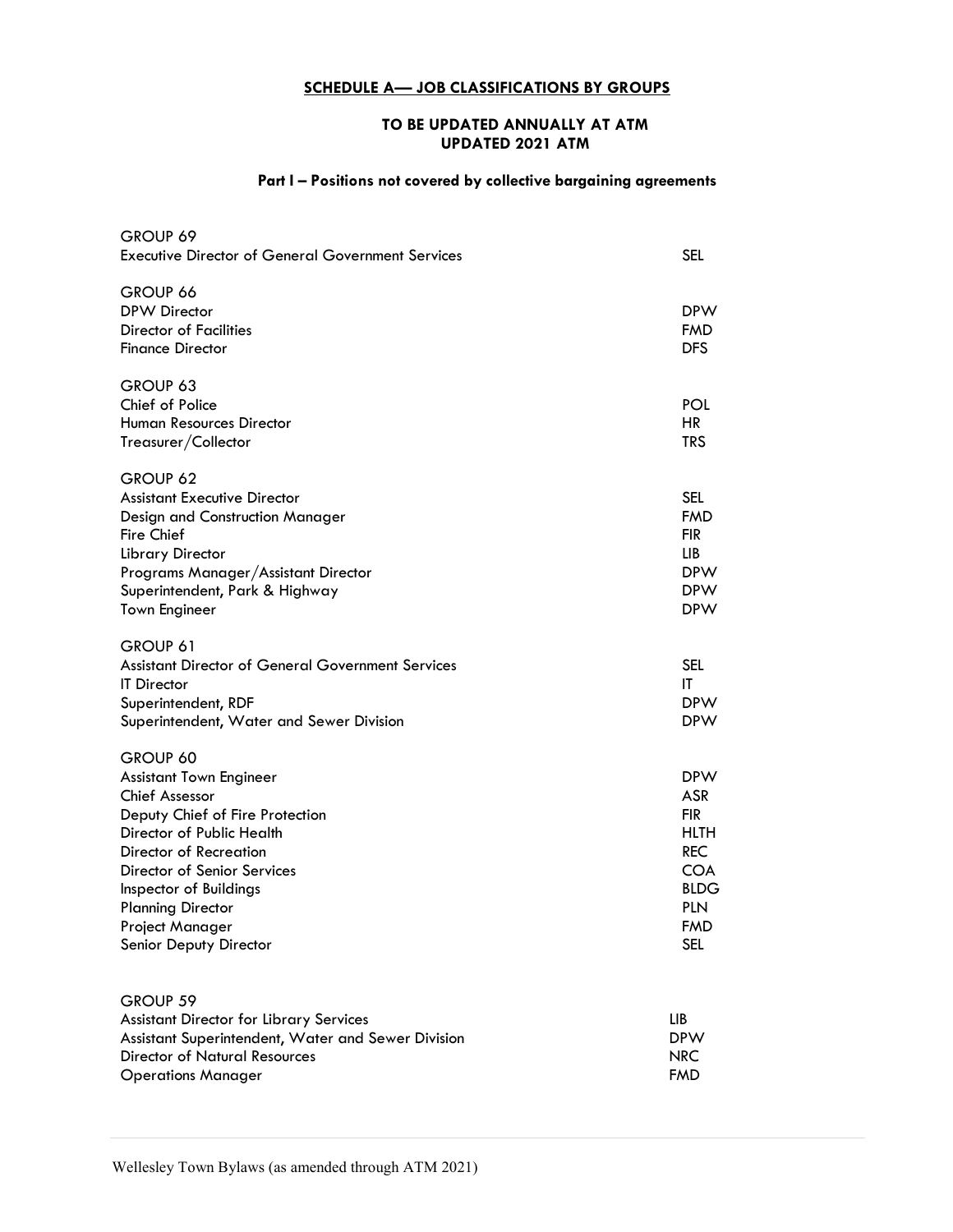| GROUP 58                                               |             |
|--------------------------------------------------------|-------------|
| Applications and Project Manager                       | IT          |
| <b>Assistant Finance Director</b>                      | <b>DFS</b>  |
| Assistant Superintendent, Highway Division             | <b>DPW</b>  |
| Assistant Superintendent, Park and Tree Division       | <b>DPW</b>  |
| <b>Custodial Services Manager</b>                      | <b>FMD</b>  |
| Deputy Director                                        | <b>SEL</b>  |
| Information Technology Director                        | LIB.        |
| Maintenance Manager                                    | <b>FMD</b>  |
| Senior Civil Engineer                                  | <b>DPW</b>  |
| Senior Management Analyst                              | <b>DPW</b>  |
| GROUP 57                                               |             |
| Assistant Director/Health                              | <b>HLTH</b> |
| Assistant Director/Human Resources                     | <b>HR</b>   |
| Deputy Assistant Director, General Government Services | <b>SEL</b>  |
| Deputy Director                                        | <b>REC</b>  |
| <b>Enterprise Applications Manager</b>                 | ΙT          |
| <b>Finance and Office Manager</b>                      | <b>FMD</b>  |
| <b>GIS Manager</b>                                     | IT          |
| Network Manager/Webmaster                              | IT          |
| Senior Community Social Worker                         | <b>HLTH</b> |
| Senior Planner                                         | <b>PLAN</b> |
| Water and Sewer Systems Engineer                       | <b>DPW</b>  |
| Youth Director                                         | YC          |
|                                                        |             |
| GROUP 56                                               |             |
| <b>Applications and Database Manager</b>               | <b>DPW</b>  |
| Assistant Treasurer/Collector                          | <b>TRS</b>  |
| <b>Assistant Town Accountant</b>                       | <b>DFS</b>  |
| Civil Engineer                                         | <b>DPW</b>  |
| <b>Finance and Budget Analyst</b>                      | <b>DFS</b>  |
| Landscape Planner                                      | <b>DPW</b>  |
| <b>Management Analyst</b>                              | <b>DPW</b>  |
| Payroll Manager                                        | <b>FIN</b>  |
| <b>Project and Communications Manager</b>              | <b>SEL</b>  |
| Senior Environmental Health Specialist                 | <b>HLTH</b> |
|                                                        |             |
| GROUP 55                                               |             |
| <b>Assistant Director of Senior Services</b>           | COA         |
| <b>Associate Director</b>                              | <b>REC</b>  |
| <b>Benefits Coordinator</b>                            | HR          |
| Database Administrator                                 | IT          |
| <b>Director of Special Projects</b>                    | <b>NRC</b>  |
| <b>Environmental Health Specialist</b>                 | <b>HLTH</b> |
| <b>GIS Administrator</b>                               | IT          |
| Local Building Inspector                               | <b>BLDG</b> |
| Projects Administrator                                 | <b>PBC</b>  |
| Senior Engineer                                        | <b>DPW</b>  |
| Sustainable Energy Director                            | <b>SEC</b>  |
| <b>Systems Administrator</b>                           | IT          |
| <b>GROUP 54</b>                                        |             |
| <b>Assistant NRC Director</b>                          | <b>NRC</b>  |
| Desktop Administrator                                  | IT          |
|                                                        |             |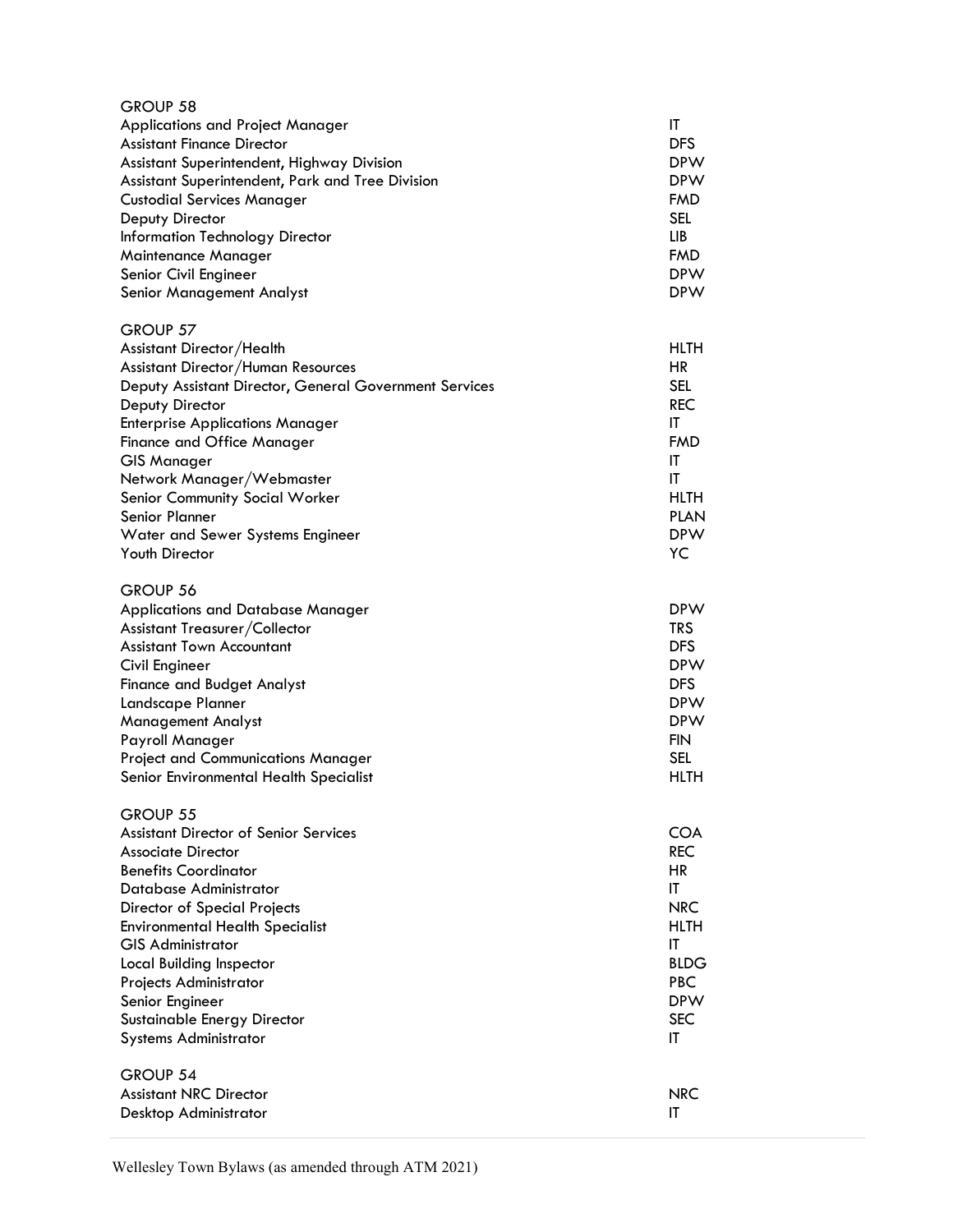| Director of Veterans' Services<br>Inspector of Wires<br>Plumbing and Gas Inspector<br><b>Public Health Nurse Supervisor</b><br>Planner<br><b>Staff Engineer</b>                                                                                                                                                                                                                                                                                                                                                                                                             | VET<br><b>BLDG</b><br><b>BLDG</b><br>HLTH<br><b>PLAN</b><br><b>DPW</b>                                                                                                                                                          |
|-----------------------------------------------------------------------------------------------------------------------------------------------------------------------------------------------------------------------------------------------------------------------------------------------------------------------------------------------------------------------------------------------------------------------------------------------------------------------------------------------------------------------------------------------------------------------------|---------------------------------------------------------------------------------------------------------------------------------------------------------------------------------------------------------------------------------|
| GROUP 53<br><b>Accounting Specialist</b><br>Assistant Administrator<br><b>Community Health Coordinator</b><br><b>Environmental Education Coordinator</b><br><b>Executive Assistant</b><br><b>Executive Assistant to the Executive Director</b><br><b>Financial Assistant</b><br><b>Health and Social Services Administrator</b><br><b>IT Specialist</b><br><b>Principal Assessor</b><br>Program Coordinator<br><b>Public Health Administrator</b><br><b>Public Health Nurse</b><br><b>Safety Coordinator</b><br>Sustainable Energy Analyst<br><b>Wetlands Administrator</b> | <b>DFS</b><br><b>PBC</b><br><b>HLTH</b><br><b>NRC</b><br><b>DPW</b><br><b>SEL</b><br><b>FMD</b><br><b>COA</b><br><b>POL</b><br><b>ASR</b><br><b>REC</b><br><b>HLTH</b><br><b>HLTH</b><br><b>DPW</b><br><b>SEC</b><br><b>NRC</b> |
| GROUP 52<br>Assistant Administrator<br><b>Assistant Town Clerk</b><br><b>Parking Clerk</b><br><b>RDF Business Manager</b><br>Senior Accounting Clerk for Parking and Collections<br><b>Workers' Compensation Coordinator</b>                                                                                                                                                                                                                                                                                                                                                | <b>ASR</b><br>TC<br><b>SEL</b><br><b>DPW</b><br><b>TRS</b><br><b>HR</b>                                                                                                                                                         |
| GROUP 51<br><b>Administrative Assistant</b><br>Deputy Director of Veterans' Services<br><b>Executive Secretary, Zoning Board of Appeals</b><br>Sealer of Weights and Measures                                                                                                                                                                                                                                                                                                                                                                                               | <b>FAC</b><br><b>VET</b><br><b>ZBA</b><br><b>SEL</b>                                                                                                                                                                            |
| GROUP 49<br>Accountant B<br><b>Administrative Secretary</b><br><b>Animal Control Officer</b><br><b>Elections and Registration Administrator</b><br>Office Administrator<br>Office Administrator<br><b>Office Assistant</b><br><b>Permit Administrator</b><br>Office Administrator, Water and Sewer Division<br>Senior Accounting Clerk                                                                                                                                                                                                                                      | <b>DFS</b><br><b>SEL</b><br>POL<br>TC<br><b>COA</b><br><b>HLTH</b><br>ASR<br><b>BLDG</b><br><b>DPW</b><br><b>TRS</b>                                                                                                            |
| GROUP 48<br>Head Maintenance Custodian, Town Hall<br><b>Office Administrator</b><br>Personnel Administrative Assistant<br><b>Projects Assistant</b>                                                                                                                                                                                                                                                                                                                                                                                                                         | <b>FAC</b><br>LIB.<br><b>HR</b><br><b>FMD</b>                                                                                                                                                                                   |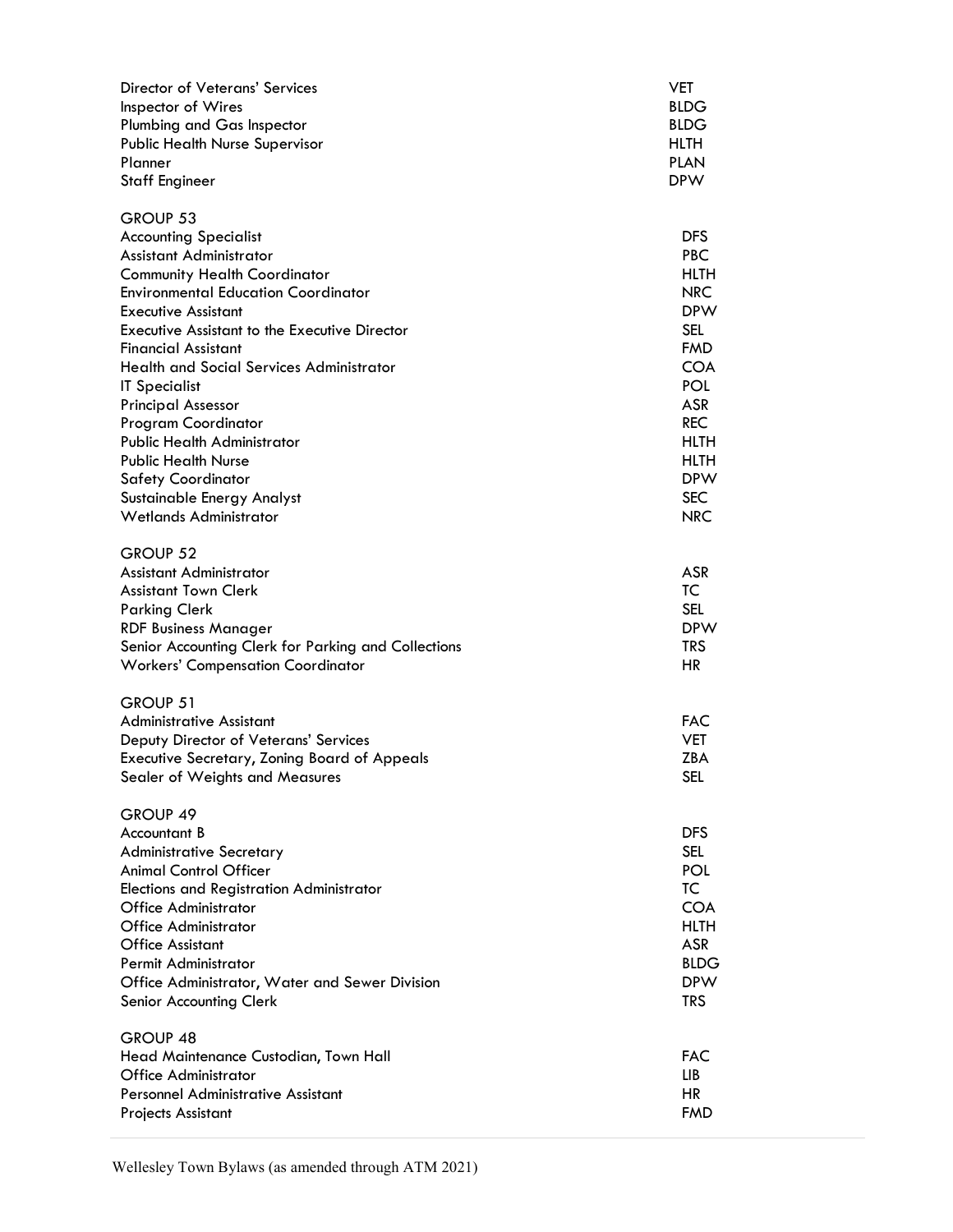| <b>Senior Accounting Assistant</b><br>Senior Customer Service Representative<br>Senior Office Assistant                                                                                                                                                                                                                                                                                                                                                                                                                                                             | <b>DPW</b><br><b>MLP</b><br><b>DPW</b>                                                                                                                                                    |
|---------------------------------------------------------------------------------------------------------------------------------------------------------------------------------------------------------------------------------------------------------------------------------------------------------------------------------------------------------------------------------------------------------------------------------------------------------------------------------------------------------------------------------------------------------------------|-------------------------------------------------------------------------------------------------------------------------------------------------------------------------------------------|
| GROUP 47<br>Accounting Clerk, Treasurer/Collector<br><b>Administrative Assistant</b><br>Administrative/Accounting Assistant<br>Bookkeeper<br><b>Office Assistant</b><br>Office Assistant, Engineering Division<br><b>Office Assistant, Facilities</b><br><b>Office Assistant, Management Division</b><br>Office Assistant, Park and Highway Divisions<br>Office Assistant, RDF<br>Office Assistant, Water and Sewer Division<br>Secretary, Recreation<br><b>Seniors Activities Coordinator</b><br>Senior Secretary, Select Board<br><b>Voter Registration Clerk</b> | <b>TRS</b><br><b>FIR</b><br>POL<br>LIB<br><b>BLDG</b><br><b>DPW</b><br><b>FMD</b><br><b>DPW</b><br><b>DPW</b><br><b>DPW</b><br><b>DPW</b><br><b>REC</b><br><b>COA</b><br><b>SEL</b><br>TC |
| GROUP 46<br><b>Office Assistant</b><br>Police Records Manager<br><b>Volunteer Coordinator</b>                                                                                                                                                                                                                                                                                                                                                                                                                                                                       | <b>SEL</b><br>POL<br><b>COA</b>                                                                                                                                                           |
| <b>GROUP 45</b><br>Secretary, Director's Office<br>Secretary, NRC<br>Secretary/Technical Assistant<br>Senior Clerk<br><b>Technical Administrator</b>                                                                                                                                                                                                                                                                                                                                                                                                                | <b>DPW</b><br><b>NRC</b><br><b>PLAN</b><br>TC<br><b>ZBA</b>                                                                                                                               |
| GROUP 44<br>Clerk<br>Communications Clerk/Receptionist<br>Custodian<br><b>Department Assistant</b><br>Secretary II                                                                                                                                                                                                                                                                                                                                                                                                                                                  | TC<br><b>MLP</b><br><b>FAC</b><br>HR<br><b>REC</b>                                                                                                                                        |
| GROUP 43<br><b>Administrative Records Clerk</b><br><b>Office Assistant</b>                                                                                                                                                                                                                                                                                                                                                                                                                                                                                          | <b>MLP</b><br><b>ZBA</b>                                                                                                                                                                  |
| GROUP 42<br>Office Clerk<br><b>Bus Driver</b>                                                                                                                                                                                                                                                                                                                                                                                                                                                                                                                       | <b>HLTH</b><br><b>COA</b>                                                                                                                                                                 |
| GROUP 41<br>Night Watchman, Highway Division                                                                                                                                                                                                                                                                                                                                                                                                                                                                                                                        | <b>DPW</b>                                                                                                                                                                                |
| GROUP T19<br><b>Automotive Mechanic</b><br>Carpenter/Painter<br>Electrician                                                                                                                                                                                                                                                                                                                                                                                                                                                                                         | <b>FIR</b><br><b>FAC</b><br><b>FAC</b>                                                                                                                                                    |

Wellesley Town Bylaws (as amended through ATM 2021)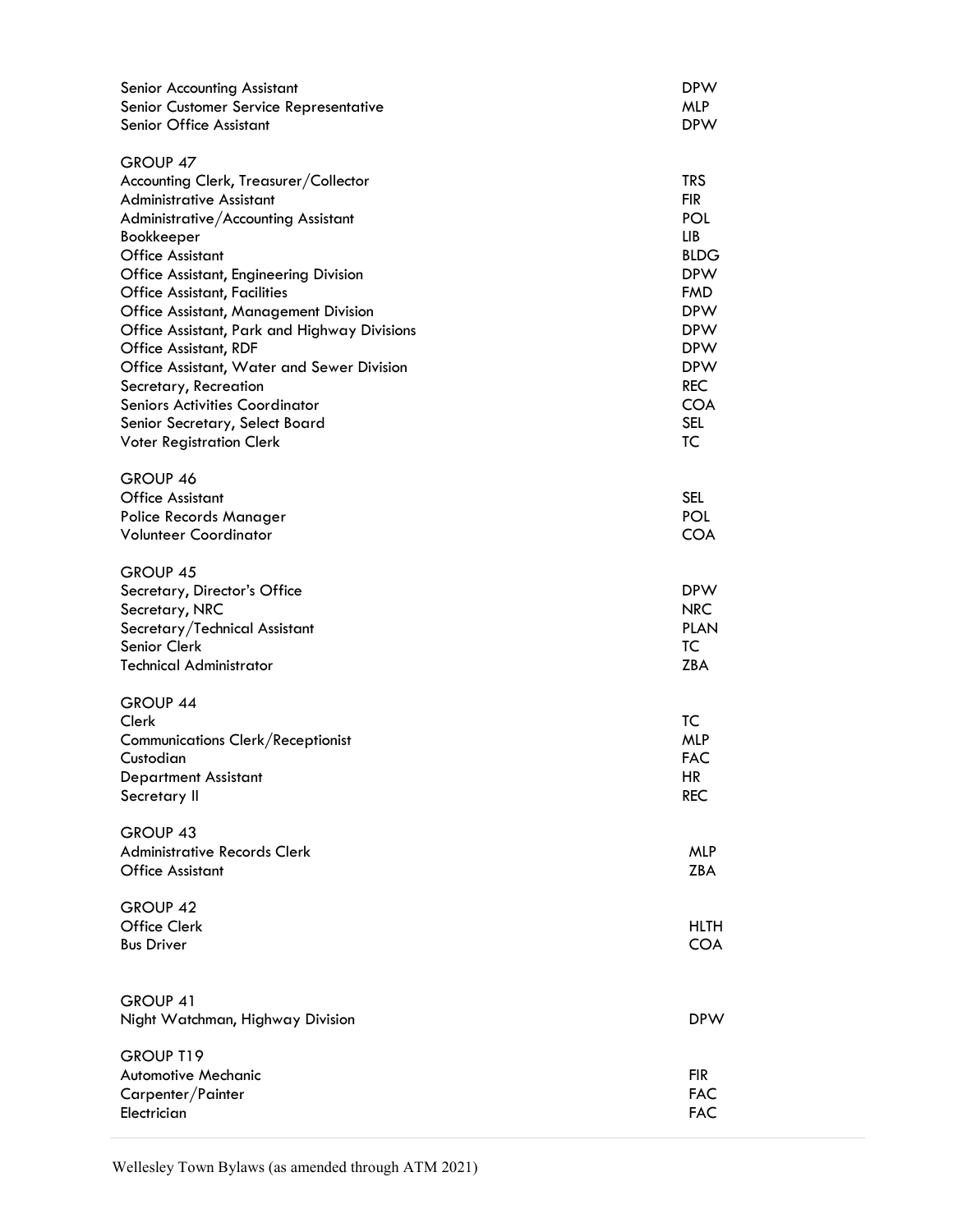| <b>HVAC Controls Technician</b> | <b>FMD</b> |
|---------------------------------|------------|
| Maintenance Craftsman           | <b>FMD</b> |
| Mechanical Technician           | <b>FMD</b> |

## Part II - Positions covered by collective bargaining agreements

| <b>GROUP S55</b><br><b>Fleet Maintenance Supervisor</b>                                                                                                                                                                                                                                                                                                                                                                                                                             | <b>DPW</b>                                                                                                                                                                                                     |
|-------------------------------------------------------------------------------------------------------------------------------------------------------------------------------------------------------------------------------------------------------------------------------------------------------------------------------------------------------------------------------------------------------------------------------------------------------------------------------------|----------------------------------------------------------------------------------------------------------------------------------------------------------------------------------------------------------------|
| <b>GROUP S54</b><br><b>Customer Services Supervisor</b><br>General Foreman, All Divisions<br>Overhead Line Foreman<br>Supervisor of Accounting<br>Supervisor, RDF<br>Underground Line Foreman                                                                                                                                                                                                                                                                                       | <b>MLP</b><br><b>DPW</b><br><b>MLP</b><br><b>MLP</b><br><b>DPW</b><br><b>MLP</b>                                                                                                                               |
| <b>GROUP S53</b><br>Coordinator, MLP<br>Signal Alarm Foreman                                                                                                                                                                                                                                                                                                                                                                                                                        | <b>MLP</b><br><b>MLP</b>                                                                                                                                                                                       |
| <b>GROUP S50</b><br><b>Collections Representative</b>                                                                                                                                                                                                                                                                                                                                                                                                                               | <b>MLP</b>                                                                                                                                                                                                     |
| GROUP <sub>22</sub><br>Crew Leader                                                                                                                                                                                                                                                                                                                                                                                                                                                  | <b>MLP</b>                                                                                                                                                                                                     |
| GROUP 21<br>Electrician A<br>Lead Cablesplicer<br>Lead Lineman                                                                                                                                                                                                                                                                                                                                                                                                                      | <b>MLP</b><br><b>MLP</b><br><b>MLP</b>                                                                                                                                                                         |
| <b>GROUP 20</b><br>Automotive Mechanic Foreman A<br>Cablesplicer, 1st Class<br>Chief Substation Operator, Municipal Light Plant<br>Construction Craftsman, Highway Division<br>Construction Foreman/MLP<br>Foreman A - All Divisions<br>Foreman A - Athletic Fields<br>Foreman A - Automotive Mechanic<br>Foreman A - Highway<br>Foreman A - Park Construction<br>Foreman A - Recycling<br>Foreman A - Tree Care<br>Horticultural Technician<br>Lineman, 1st Class<br>Senior Welder | <b>DPW</b><br><b>MLP</b><br><b>MLP</b><br><b>DPW</b><br><b>MLP</b><br><b>DPW</b><br><b>DPW</b><br><b>DPW</b><br><b>DPW</b><br><b>DPW</b><br><b>DPW</b><br><b>DPW</b><br><b>DPW</b><br><b>MLP</b><br><b>DPW</b> |
| GROUP 19<br>Lead Tree Climber, Park and Tree Division<br>Meter and Sign Repair Person, Highway Division<br>Meter/Backflow Prevention Device Coordinator                                                                                                                                                                                                                                                                                                                             | <b>DPW</b><br><b>DPW</b><br><b>DPW</b>                                                                                                                                                                         |
| GROUP 18<br><b>Engineering Technician</b>                                                                                                                                                                                                                                                                                                                                                                                                                                           | <b>MLP</b>                                                                                                                                                                                                     |

Wellesley Town Bylaws (as amended through ATM 2021)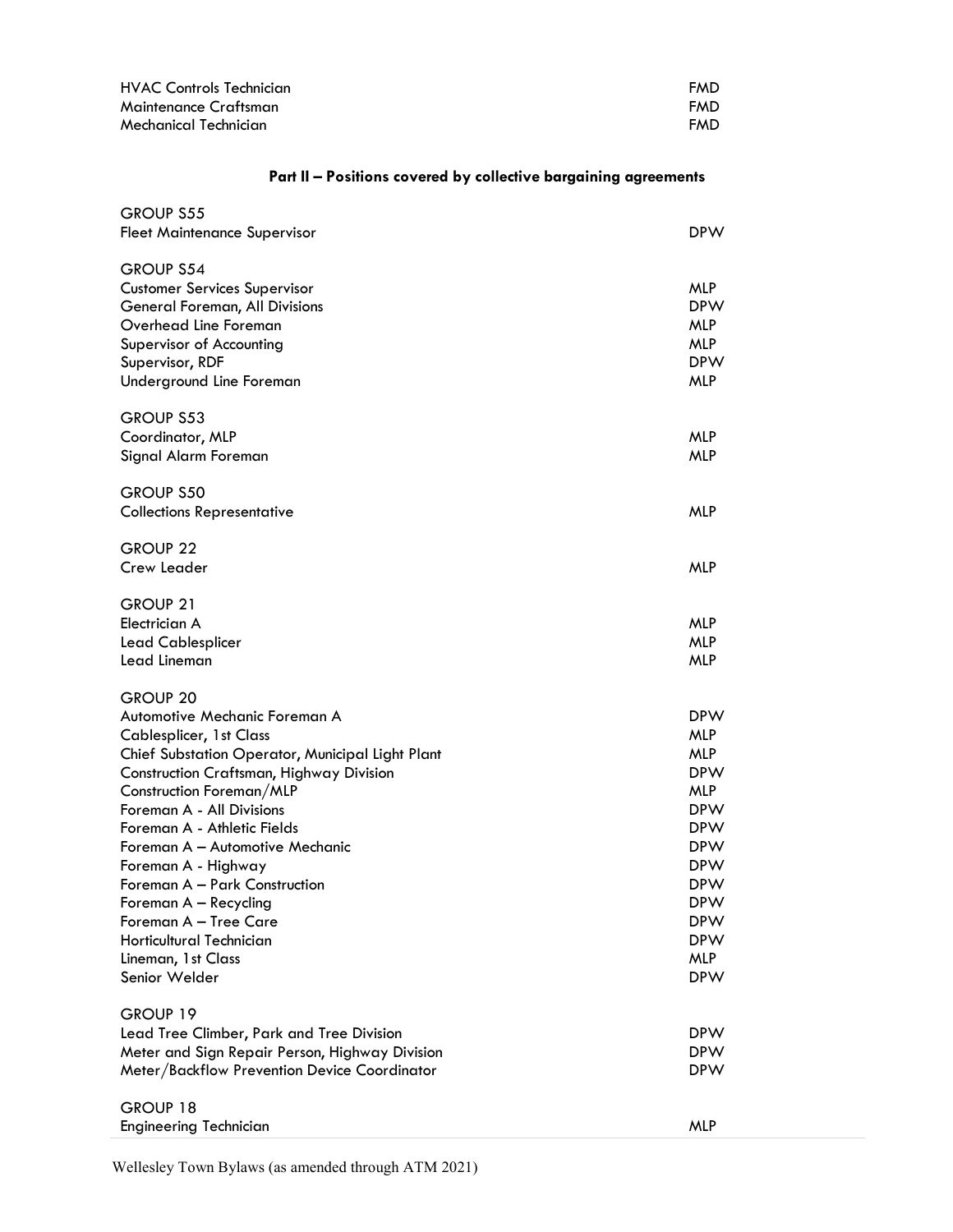| Fleet Maintenance Mechanic<br>Foreman B - All Divisions<br>Groundskeeping Foreman, Park and Tree Division<br>Highway Craftsman<br>Lead Baler<br><b>Park Construction Craftsman</b><br>Primary Water Treatment Plant Operator<br>Welder                                                                                                                                                                                                                                                                                            | <b>DPW</b><br><b>DPW</b><br><b>DPW</b><br><b>DPW</b><br><b>DPW</b><br><b>DPW</b><br><b>DPW</b><br><b>DPW</b>                                                                |
|-----------------------------------------------------------------------------------------------------------------------------------------------------------------------------------------------------------------------------------------------------------------------------------------------------------------------------------------------------------------------------------------------------------------------------------------------------------------------------------------------------------------------------------|-----------------------------------------------------------------------------------------------------------------------------------------------------------------------------|
| GROUP 17<br>Apprentice Lineworker/Stockkeeper<br><b>Cablesplicer, 2nd Class</b><br><b>Construction Equipment Operator</b><br>Lineman, 2nd Class<br>Meter/Backflow Prevention Device Technician<br><b>Park Facilities Technician</b><br>Park Technical Services Craftsman<br>Power Shovel Operator, Water and Sewer Division<br>Stockkeeper, Automotive, Highway Division<br>Stockkeeper, Water and Sewer<br>Substation Operator, Municipal Light Plant<br><b>Tractor Trailer Operator</b><br>Tree Climber, Park and Tree Division | MLP<br><b>MLP</b><br><b>DPW</b><br><b>MLP</b><br><b>DPW</b><br><b>DPW</b><br><b>DPW</b><br><b>DPW</b><br><b>DPW</b><br><b>DPW</b><br><b>MLP</b><br><b>DPW</b><br><b>DPW</b> |
| GROUP 16<br>Engineering Technician II<br><b>Fleet Maintenance Shop Assistant</b><br>General Mechanic A, Water and Sewer Division<br>Groundskeeper, Park and Tree Division<br><b>Head Custodian</b><br>Heavy Equipment Operator, Highway Division<br>Lead Meter Reader<br>Secondary Water Treatment Plant Operator<br>Stockkeeper, Municipal Light Plant<br>Transfer Haul Equip. Operator, RDF                                                                                                                                     | <b>MLP</b><br><b>DPW</b><br><b>DPW</b><br><b>DPW</b><br><b>DPW</b><br><b>DPW</b><br><b>MLP</b><br><b>DPW</b><br><b>MLP</b><br><b>DPW</b>                                    |
| GROUP 15<br>Industrial Equipment Operator, RDF<br>Medium Equipment Operator, Highway Division<br>Medium Equipment Operator, Park and Tree Division<br>Truck Driver A/Laborer, Water and Sewer Division                                                                                                                                                                                                                                                                                                                            | <b>DPW</b><br><b>DPW</b><br><b>DPW</b><br><b>DPW</b>                                                                                                                        |
| GROUP 14<br><b>Building Maintenance Person, Highway Division</b><br>Cablesplicer Helper, Municipal Light Plant<br>Custodian<br>Groundman, Municipal Light Plant                                                                                                                                                                                                                                                                                                                                                                   | <b>DPW</b><br>MLP<br><b>DPW</b><br><b>MLP</b>                                                                                                                               |
| GROUP 13<br>Park Maintenance Worker<br>Permit Verifier/Trash Collector, RDF                                                                                                                                                                                                                                                                                                                                                                                                                                                       | <b>DPW</b><br><b>DPW</b>                                                                                                                                                    |
| GROUP 12<br>Light Equipment Operator, Park and Highway Divisions                                                                                                                                                                                                                                                                                                                                                                                                                                                                  | <b>DPW</b>                                                                                                                                                                  |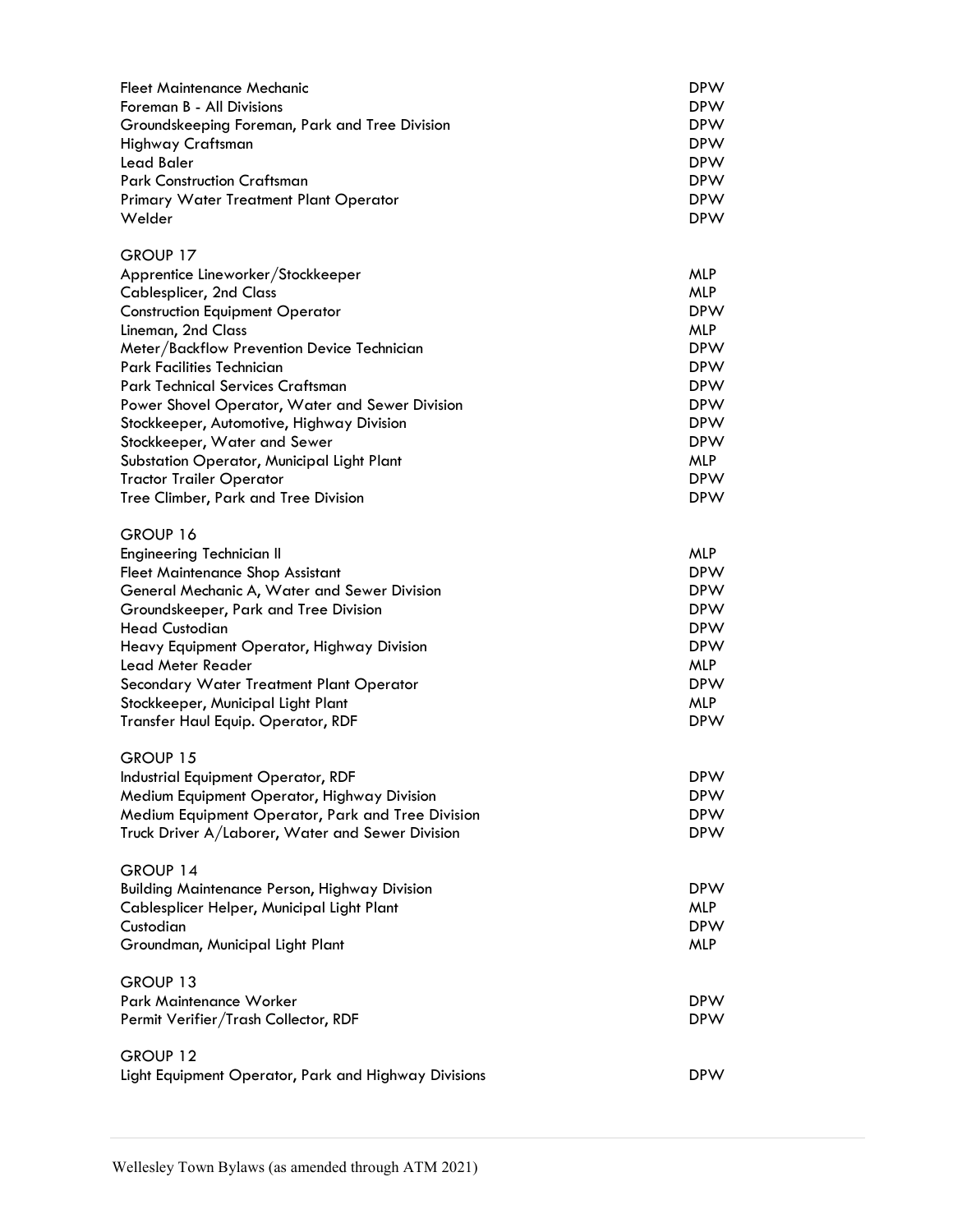| GROUP 11<br>Laborer - All Divisions                                                                                                      | <b>DPW</b>                             |
|------------------------------------------------------------------------------------------------------------------------------------------|----------------------------------------|
| <b>GROUP K23</b><br><b>HVAC Technician</b><br>Plumber<br>Electrician                                                                     | <b>FMD</b><br><b>FMD</b><br><b>FMD</b> |
| <b>GROUP K22</b><br><b>Facility Supervisor</b>                                                                                           | <b>FMD</b>                             |
| <b>GROUP K21</b><br>Middle School Head Custodian                                                                                         | <b>FMD</b>                             |
| GROUP K18<br>Inventory and Equipment Technician                                                                                          | <b>FMD</b>                             |
| <b>GROUP K17</b><br><b>Custodian Night Supervisor</b><br><b>Elementary Head Custodian</b>                                                | <b>FMD</b><br><b>FMD</b>               |
| GROUP K15<br>Custodian                                                                                                                   | <b>FMD</b>                             |
| <b>GROUP D47</b><br>Dispatcher                                                                                                           | POL                                    |
| GROUP L17<br><b>Public Services Coordinator</b>                                                                                          | <b>LIB</b>                             |
| GROUP L16<br>Acquisitions and Cataloging Services Supervisor<br>Children's Services Supervisor<br><b>Information Services Supervisor</b> | LIB<br><b>LIB</b><br>LIB               |
| GROUP L15<br><b>Branch Libraries Supervisor</b><br>Interlibrary Loan Supervisor                                                          | LIB<br>LIB                             |
| GROUP L14<br>Librarian                                                                                                                   | LIB                                    |
| GROUP L11<br><b>Circulation Services Supervisor</b>                                                                                      | LIB.                                   |
| <b>GROUP L9</b><br><b>Assistant Circulation Services Supervisor</b><br><b>Facilities Supervisor</b>                                      | LIB<br><b>FAC</b>                      |
| <b>GROUP L7</b><br>Technology and Innovation Assistant                                                                                   | LIB                                    |
| <b>GROUP L6</b><br><b>Acquisitions Specialist</b><br><b>Cataloging Assistant</b>                                                         | ЦB<br>LIB                              |

Wellesley Town Bylaws (as amended through ATM 2021)